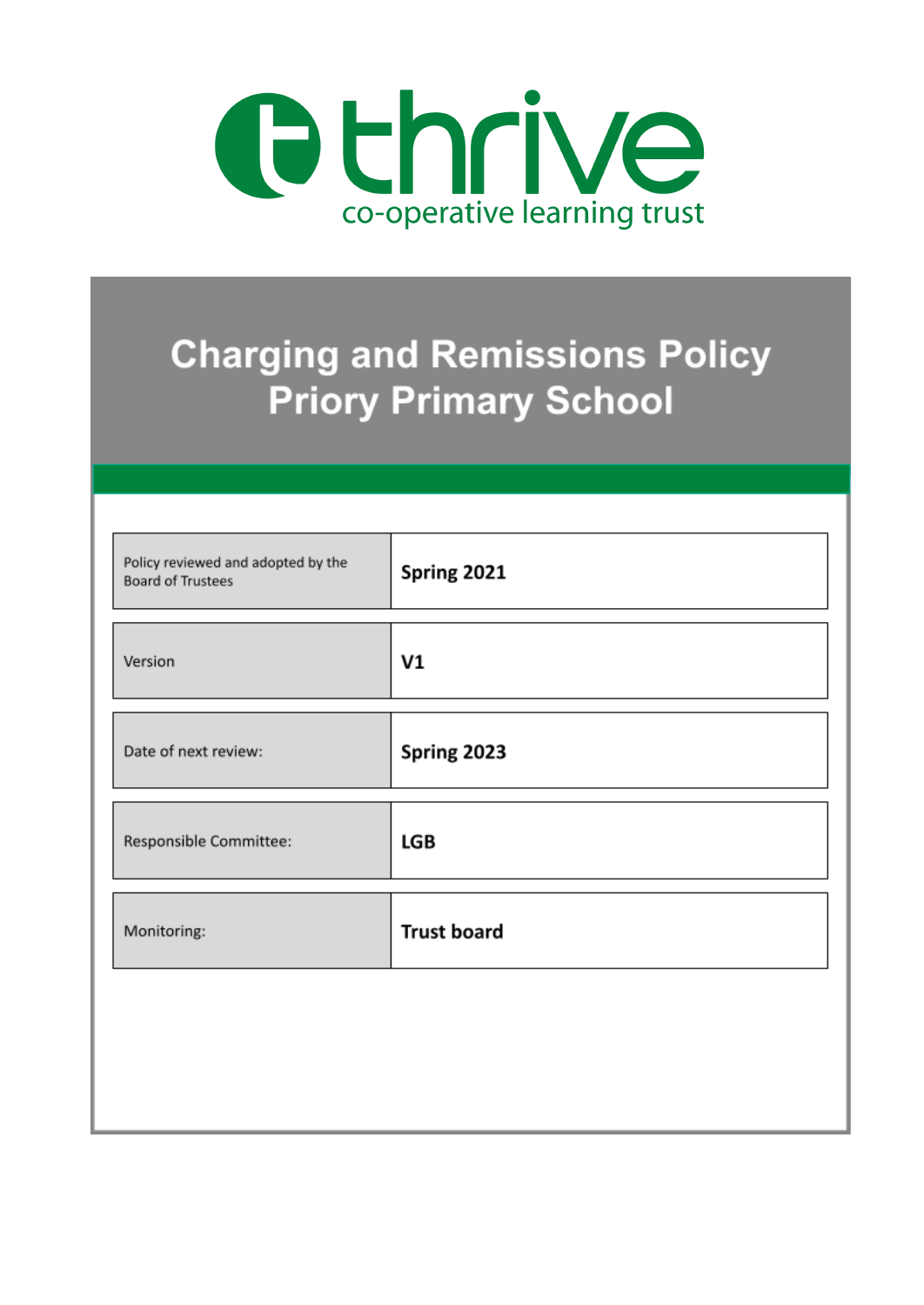# **PRIORY PRIMARY SCHOOL**

# **Charging and Remissions Policy**

## **Introduction**

Priory Primary School recognises the valuable contribution that the wide range of additional activities, including clubs, trips and residential experiences can make to enrich, broaden and deepen pupils' learning experiences and contribute towards their personal development.

Therefore, we aim to:-

- Have robust, clear processes in place for charging and remissions
- Clearly set out the types of activity that can be charged for and when charges will be made

#### **Definitions:**

- Charge: a fee payable for specifically defined activities
- Remission: the cancellation of a charge which would normally be payable

#### **Responsibilities:**

The Head of School is responsible for ensuring the staff are familiar with the Charging and Remissions Policy, and that it is being applied consistently. The Staff are responsible for:-

- Implementing the Charging and Remissions Policy consistently
- Notifying the Head of School of any specific circumstances which they are unsure about or where they are not certain if the policies applies.

## **Where charges can be made**

#### **School dinners for KS2**

Children in KS2 who stay for a school dinner will be charged £1 per meal unless they are in receipt of Free School Meals.

#### **Music:**

For individual or small group instrumental music tuition provided by the Local Authority through its Peripatetic Music Services Schools Service Agreement (SSA). Parents are asked to pay a contribution towards the cost of these lessons.

#### **Residential Visits:**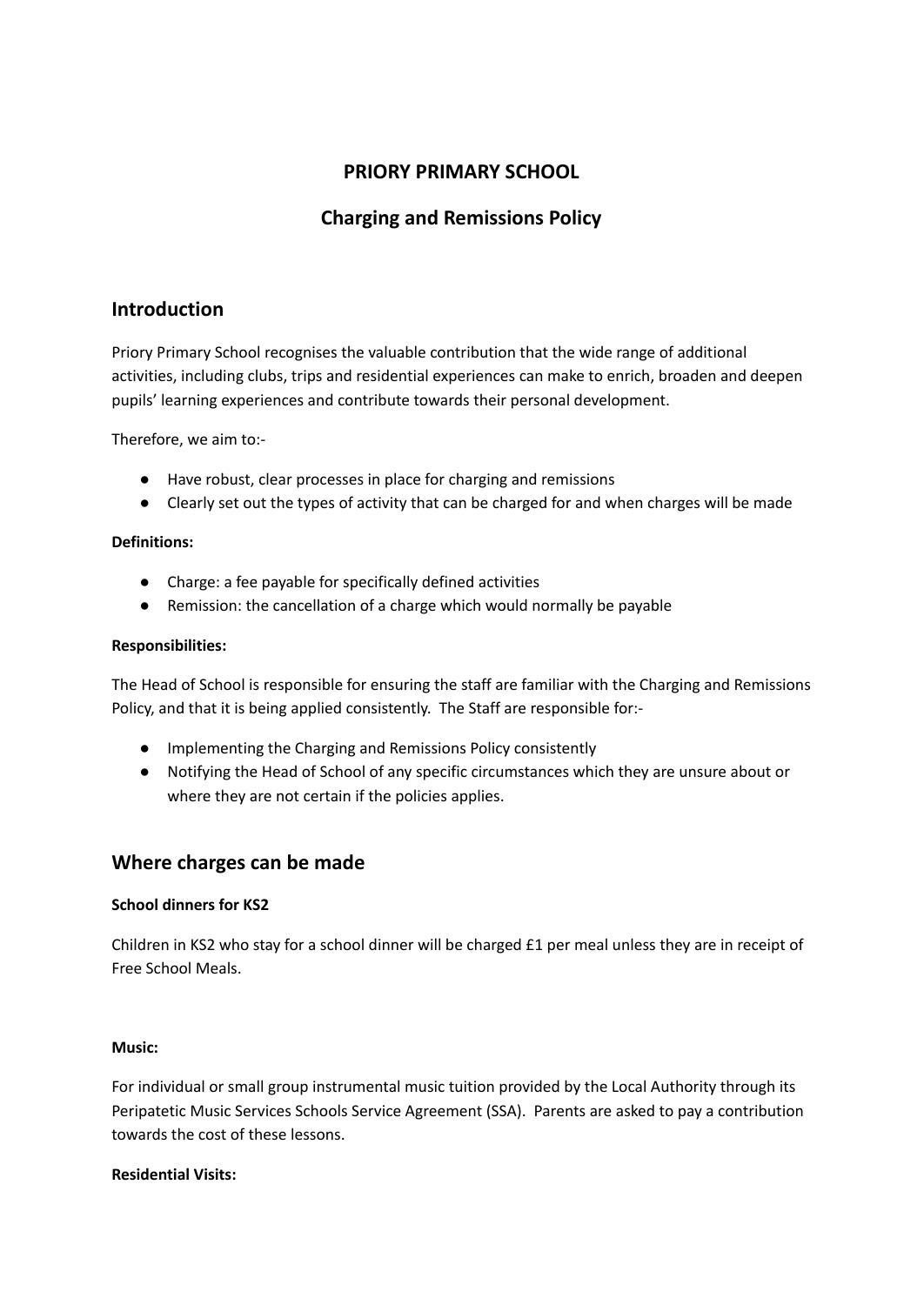For residential activities but the charge must not exceed the actual cost.

#### **Clubs:**

For after school or before school clubs where there is an external cost to the school. There will be no charge for PP children. Sports Premium money will be used when possible.

#### **Cooking classes:**

There may be a charge for ingredients or materials. This cost is usually restricted to either £1 or 50p per session.

#### **Uniform:**

Charges for uniform, book bags etc. will be made at cost price and can be ordered directly from the supplier's website.

#### **Breakfast Club:**

This is based on actual costs and will be reviewed as required.

#### **Damaged or lost school property:**

Parents may be asked to make a contribution towards replacing damaged or lost school property caused wilfully or negligently by their children eg: broken window, damaged or lost chromebook.

#### **School trips:**

Parents are asked to make a contribution towards the cost of a visit. The total cost of the visit is divided by the number of pupils who are due to attend. Often the visit is subsidised by the school due to SLAs with providers e.g. Heritage Learning.

### **Where charges cannot be made**

#### **Swimming Lessons:**

The school organises swimming lessons for children in year 4 and year 5. These take place in school time and for year 4 are a statutory part of the national curriculum. We make no charge for this activity. We inform parents/carers when these lessons are to take place.

#### **Sports Coaching:**

All children have PE lessons as part of the school curriculum. We also run after school sports eg: multi sports. The school pays for a sports coaching company to provide this service for some year groups to support the effective teaching of the PE curriculum

#### **Resources:**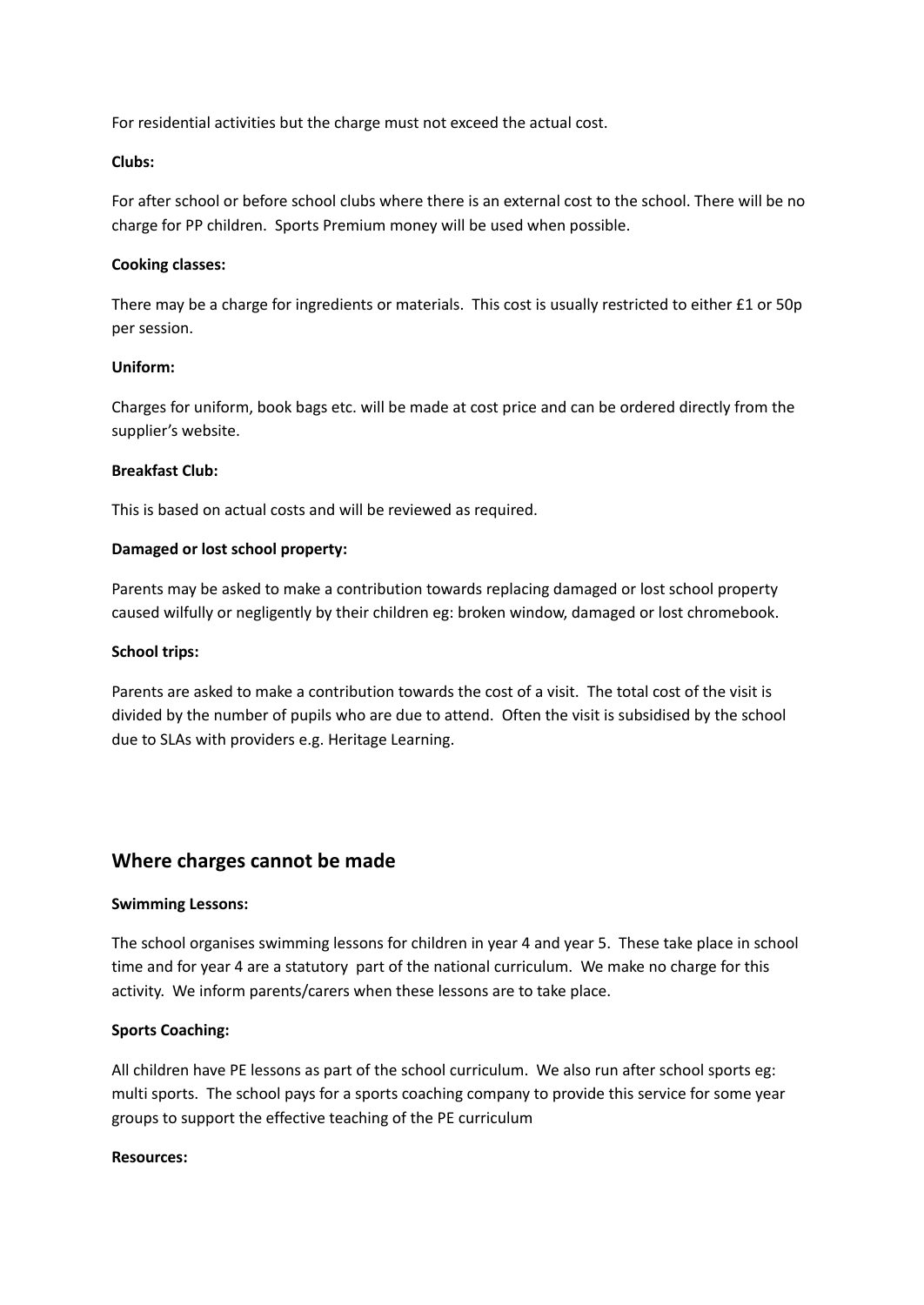There is no charge for Books, materials, equipment and instruments in connection with the national curriculum taught at school, except where parents/carers have indicated in advance they wish to purchase the product eg: SATs revision books for year 6.

#### **General:**

Any charge made in respect of individual pupils will not be greater than the cost of providing the optional extra activity, divided equally by the number of pupils participating.

Any charge will not include an element of subsidy for any pupils who wish to take part but whose parents/carers are unable to pay the full charge.

Parental agreement is necessary for the provision of an activity which is to be charged for.

# **Voluntary Contributions**

The school is able to ask for voluntary contributions from parents/carers to fund activities during school hours which would not otherwise be possible.

Some activities for which the school may ask for contributions include: visits from professionals including authors, performers, activity days and workshops as part of trips.

No child will be excluded from an activity if their parent/carer is unwilling or unable to pay. Parents will never be asked to make a greater contribution than that which would cover the cost of their child.

If the school is unable to raise funds for an activity or a visit then it may be cancelled

## **Remissions**

The school recognises that some families may have difficulty in making a voluntary contribution towards a visit or activity. The Head of School may agree to waiver part or all of the charge dependent on each individual family's circumstances.

All such cases will be dealt with sympathetically and with the minimum of formality.

## **Staff/Outside Agencies will be charged for the following:**

- There will be no charge for Teachers completing passport forms
- Costs relating to DBS charges for Students will be paid by the student or their institution.
- Volunteer DBS', if necessary, will also be paid for by the individual volunteer